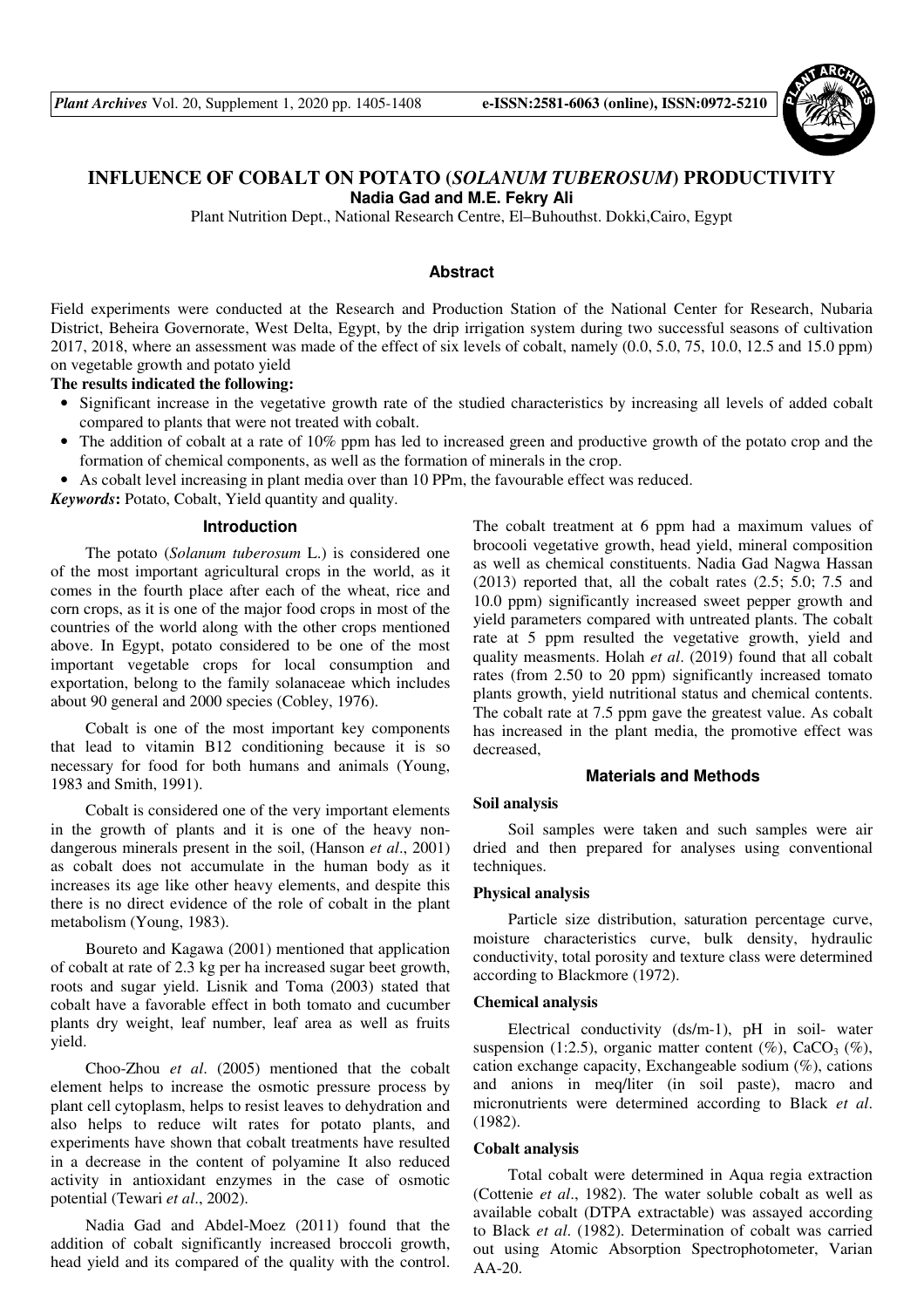| Physical        | Particle size<br>distribution (%) |      |            | Soil texture<br>class           |           | Water<br>saturation |                  |                        | <b>Field capacity</b> |                   | Available<br><b>Welting point</b> |                 |  |
|-----------------|-----------------------------------|------|------------|---------------------------------|-----------|---------------------|------------------|------------------------|-----------------------|-------------------|-----------------------------------|-----------------|--|
|                 | <b>Sand</b>                       | Silt | Clay       | Sandy loam                      |           | %                   |                  |                        |                       |                   |                                   |                 |  |
|                 | 69.8                              | 26.7 | 3.5        |                                 |           | 20.0                |                  | 14.4                   | 3.9                   |                   |                                   | 10.5            |  |
| <b>Chemical</b> | $R_{d,2,5}^{\rm \bf H}$           |      | ЕC         | Soluble cations (meq/l)         |           |                     |                  | Soluble anions (meq/L) |                       |                   |                                   |                 |  |
|                 |                                   |      | $(dS m-4)$ | $Ca**$                          | $Mg^{**}$ | к                   | Na*              | HCO <sub>3</sub>       | CO <sub>3</sub>       |                   | Cŀ                                | SO <sub>4</sub> |  |
|                 | 8.0                               |      | 1.0        | 9.0                             | 1.4       | 5.4                 | 3.26             | ۰                      | 1.18                  |                   | 6.60                              | 2.4             |  |
| <b>Total</b>    | Available                         |      |            | <b>Available micronutrients</b> |           |                     |                  | Cobalt (ppm)           |                       | CaCO <sub>3</sub> | OM                                |                 |  |
| (ppm)           |                                   |      | (ppm)      |                                 |           | Soluble             | <b>Available</b> | %<br><b>Total</b>      |                       |                   |                                   |                 |  |
| N               | P                                 |      | ĸ          | Fe                              | Mn        | Zn                  | Сu               |                        |                       |                   | 3.17                              |                 |  |
| 25.2            | 15.3                              |      | 10.2       | 23.0                            | 10.5      | 3.62                | 5.22             | 0.39                   | 1.78                  | 9.68              |                                   | 0.19            |  |

**Table 1 :** Physical and chemical analysis of the experimental soils samples from Nobaria Station.

## **Plant Material and Experimental work**

Two field experiments were carried out in Research and Production Station National Research Centre. Nubaria Site, Beheara Governorate, Delta Egypt under drip irrigation system during winter seasons of 2017 and 2018 to examine the effect of cobalt addition on potato growth and production.

The experimental design was randomized complete block with-four replicates. Each experiment consisting 5 treatments beside control. Four plots represented each treatment. Each plot area 5X3 meter. Each plot consisting of three rows. Each row consisting 10 plants (50 cm apart). Seeds of potato tubers (*Solanum tuberosum* sponta cv.) were planted at 3<sup>th</sup> January during both 2017 and 2018 seasons. All the plants received natural agricultural practices when are needed. Seedlings at the third truly leaf were irrigated once with cobalt concentrations (0.0, 5.0, 75, 10.0, 12.5 and 15 ppm) as cobalt sulphate form.

## **Measurement of plant vegetative growth**

After 70 days from planting, the growth parameters such as plant height, number of branches and leaves as well as fresh and dry weights of both shoots and roots were determined according to FAO (1980).

## **Measurement of yield characteristics**

After 110 days from planting, potato tubers yield parameters such as tuber length, tuber diameter, specific gravity, fresh and dry weight of tuber, tuber yield (kg/plot) as well as tubers yield (ton/feddan) were determined according to Gabal *et al*. (1984).

## **Measurement nutritional status**

In potato tubers, macronutrients (N, P and K), micronutrients (Fe, Mn, Zn and Cu) as well as cobalt content were determined according to Cottenie *et al*. (1982).

## **Measurement of chemical constituents**

In potato tubers, total proteins, starch, total soluble solid is along with vitamin "A" and vitamin "C" were determined according to A.O.A.C (1995).

## **Statistical analysis**

All data were subjected to statistical analysis according to procedure outlined by SAS (1996) computer program and means were compared by LSD method according to Sndecor and Cochran (1980).

## **Result and Discussion**

## **Vegetative growth**

The data in Table 2, showing the effect of the different cobalt levels on the potato growth media significantly increased the studied growth parameters, as mention in colums: plant height (cm), number of branches and leaves, fresh and dry weights (g) of both shoots and roots per plants compared with control.

**Table 2:** Effect of cobalt levels after 70 days on vegetative growth parameters of potato plants (average of the two seasons).

| <b>Cobalt levels</b><br>(ppm) | The plant<br>hight |                 | Number/plant  |              | The fresh weight<br>(g) | The dry weight<br>(g) |             |
|-------------------------------|--------------------|-----------------|---------------|--------------|-------------------------|-----------------------|-------------|
|                               | (cm)               | <b>Branches</b> | <b>Leaves</b> | <b>Shoot</b> | <b>Root</b>             | <b>Shoot</b>          | <b>Root</b> |
| Control                       | 48.82              | 4.79            | 13.66         | 237          | 41.42                   | 39.34                 | 13.8        |
| 5.0                           | 51.98              | 5.19            | 15.84         | 249          | 44.23                   | 41.14                 | 14.2        |
| 7.5                           | 55.86              | 5.78            | 17.64         | 258          | 48.71                   | 42.80                 | 15.5        |
| 10.0                          | 64.71              | 6.24            | 20.05         | 289          | 52.33                   | 47.91                 | 16.6        |
| 12.5                          | 58.31              | 5.94            | 19.89         | 271          | 49.18                   | 44.70                 | 16.1        |
| 15.0                          | 55.82              | 5.77            | 17.78         | 256          | 46.51                   | 42.27                 | 15.9        |
| $LSD$ 5%                      | 2.31               | 0.42            | $1.5\,$       | 0.8          | 2.12                    | 1.62                  | 1.1         |

Cobalt at 10 PPm resulted the highest values of the mentioned parameters of potato, during the two growing seasons. The results are in harmony with those obtained by Nadia Gad (2006 a) found that the minimum doses of cobalt gave the heighest growth and yield of cucumber plants compared by the higher ones. She reported that the low cobalt levels may be due to the endogenous hormones such as: Auxins, Gibberllins and Cytokinin which were found to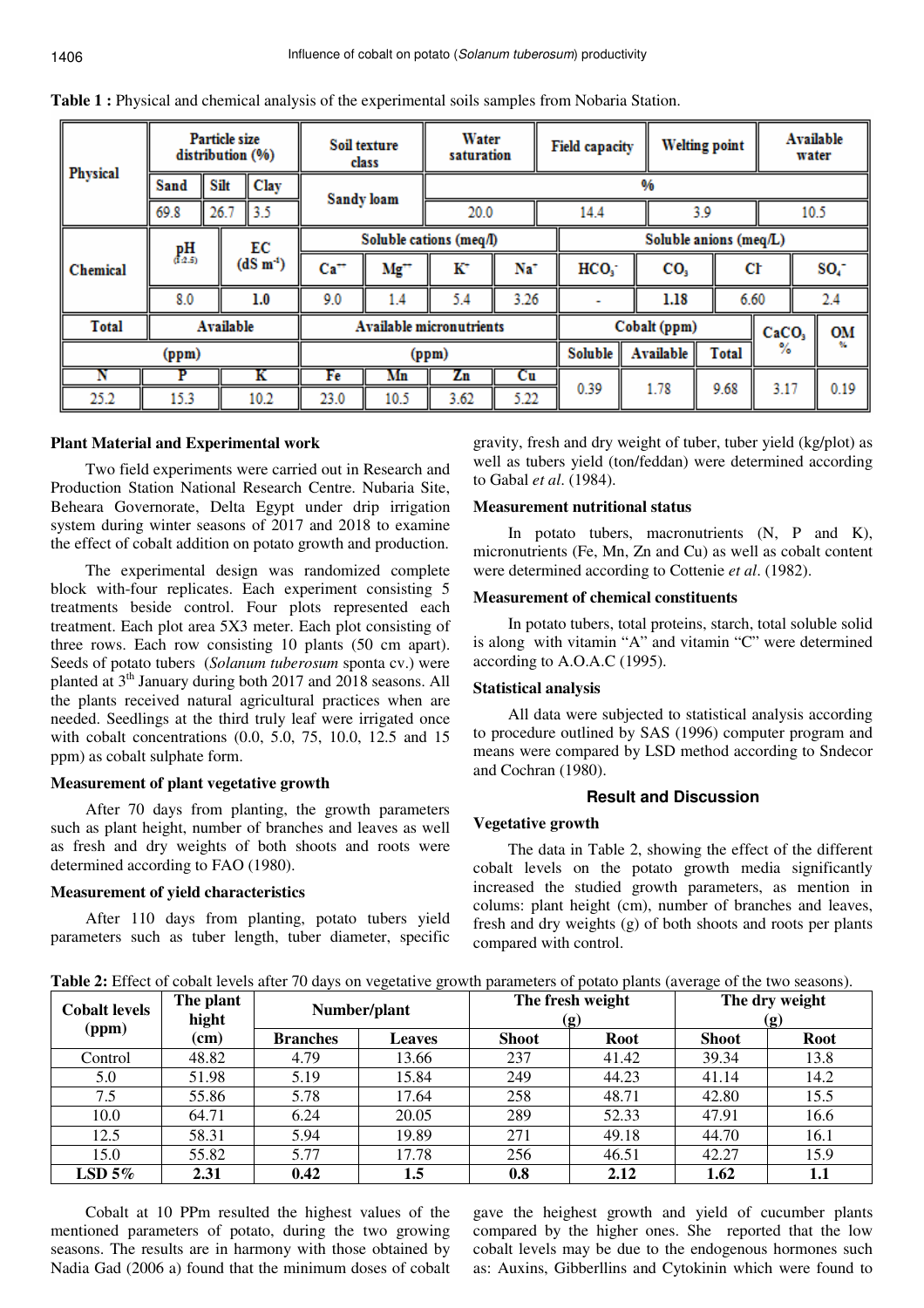increase with the low levels of cobalt and decrease with the higher ones. Cobalt had a positive effect in hormonal synthesis and metabolic which help in decrease of the activity of some enzymes such as: peroxidase and catalase in tomato plants and hence of the increasing of the anabolism, while the higher level of cobalt more than 7.5 ppm found to increase the activity of the studied enzymes and increasing the catabolism rather than anabolism. Confirm these results Nadia Gad and Nagwa Hassan (2013) Who found that all cobalt rates significantly increase sweet pepper growth and yield parameters compared with control.

#### **Yield characteristics**

The data in Table 3, outline response of potato yield measurments to different levels of cobalt concentrations. All cobalt levels has a promotive effect on potato tuber yield compared with control. Cobalt at 10 PPm has a greatest values of yield parameters such as number and weight of tubers per plant, tuber length and diameter, early yield and total yield (ton/fed). As cobalt rates were ranged above 10 ppm, the promotive effect was reduced. This results agreed with those obtained by Nadia Gad and Nagwa Hassan (2013).

**Table 3:** The effect of cobalt levels after 110 days from planting on potato tubers yield measuments (average of the two seasons).

| <b>Cobalt levels</b><br>(PPm) | <b>Tuber</b><br>length<br>(cm) | <b>Tuber</b><br>diameter<br>(cm) | <b>Specific</b><br>gravity<br>$(g/cm^3)$ | Fresh<br>weight<br>(g) | Dry<br>weight<br>(g) | <b>Tuber yield</b><br>Kg/plot | <b>Tuber yield</b><br>(Ton/fed) |
|-------------------------------|--------------------------------|----------------------------------|------------------------------------------|------------------------|----------------------|-------------------------------|---------------------------------|
| Control                       | 8.90                           | 14.6                             | 37.9                                     | 170                    | 39/8                 | 23.61                         | 9.11                            |
| 5.0                           | 9.71                           | 17.5                             | 44.5                                     | 182                    | 45.0                 | 24.25                         | 9.17                            |
| 7.5                           | 10.9                           | 18.8                             | 46.0                                     | 199                    | 47.4                 | 26.85                         | 9.99                            |
| 10.0                          | 13.6                           | 20.7                             | 48.6                                     | 221                    | 51.6                 | 29.89                         | 11.52                           |
| 12.5                          | 13.0                           | 18.7                             | 45.9                                     | 218                    | 50.7                 | 27.25                         | 10.82                           |
| 15.0                          | 12.3                           | 17.8                             | 44.8                                     | 212                    | 48.8                 | 26.37                         | 10.34                           |
| LSD $5\%$                     | 1.16                           | 1.3                              | 2.2                                      | 12                     | 2.2                  | 0.63                          | 1.5                             |

**Yadove (1981)** who reported that the application of 0.7 kg cobalt sulphate before trans planting increased the dry matter yield of tomatoes, cucumber and egg-plants. Confirm these results Nadia Gad and Abdel-Moez (2011) who found that, the cobalt has a significant favourable effect on vegetative growth, yield as well as minerals composition of Broccoli.

## **Nutritional status**

In potato tubers mineral composition as the effect of cobalt levels addition are given in the Table 4. Data reveal that, the all cobalt levels has significantly increased mineral composition compared with control.

#### **Macronutrients (N; P; and K) contents**

The presented data in Table 4, showing all the cobalt levels has a significantly increased the content of N; P and K in potato tubers as a compared by the control plants. The highest values of N; P and K contents obtained by 10 ppm, compared with other cobalt doses. Increasing cobalt levels in potato growth media above 10 ppm, the poromotive effect was reduced.

**Table 4 :** Effect of cobalt levels on minerals composition of potato tubers (average of the two seasons).

| <b>Cobalt levels</b> |       | The macronutrients $(\% )$ |      |      | Cobalt |      |     |       |
|----------------------|-------|----------------------------|------|------|--------|------|-----|-------|
| (ppm)                | N.    | Р.                         | К.   | Mn.  | Zn.    | Cu.  | Fe. | (ppm) |
| The control          | 0.765 | 0.584                      | 2.02 | 17.4 | 13.7   | 11.2 | 255 | 0.89  |
| 5.0                  | 0.774 | 0.615                      | 2.19 | 18.2 | 14.1   | 11.8 | 251 | 1.72  |
| 7.5                  | 0.805 | 0.657                      | 2.59 | 19,8 | 14.9   | 12.4 | 247 | 2.84  |
| 10.0                 | 0.822 | 0.692                      | 3.09 | 21.1 | 15.3   | 13.7 | 242 | 4.51  |
| 12.5                 | 0.816 | 0.673                      | 2.88 | 20.6 | 15.0   | 13.2 | 237 | 7.49  |
| 15.0                 | 0.811 | 0,644                      | 2.74 | 19.3 | 14.3   | 12.8 | 231 | 9.61  |
| $LSD$ 5%             | 0.17  | 0.12                       | 0.16 | 0.6  | 0.4    | 1.2  | 4.0 | 1.12  |

The results were good agreed with Jana *et al*. (1994), they found that the cobalt has significantly increased the content of N; P and K in groundnut seeds compared by the untreated plants. These results had been confirmed by Nadia Gad and Mohamed El-Bassuny (2019) who stated that, all cobalt rates had positive effects on the content of N; P and K of spinach leaves compared by the untreated plants.

#### **Iron content**

The data in Table 4, indicates to the iron contents in potato tubers has a significantly decreased with the increasing iron concentration in plant media. The results has in harmony with the data had obtained by (Blaylock *et al*., 1993), they found, certain antagonistic relationship between both Fe and Co elements.

## **Cobalt content**

The data in Table 4, indicates to the cobalt contents in the potato tubers significantly increased when cobalt addition increasing in plant media. The results has agreed with the other obtained by Nadia Gad and Mohamed El-Bassuny (2019) they found that as increased the cobalt rates in the plant media, cobalt content in spinach leaves has a significantly increase .

## **Chemical constituents**

Amount of the total proteins, starch, the total soluble solids, the total carbohydrates along with vitamins "A" and "C" contents in potato tubers as affected by different cobalt levels are giving in Table 5. The results revealed that the all mentioned measurments were significantly increased by the levels of cobalt concentrations.